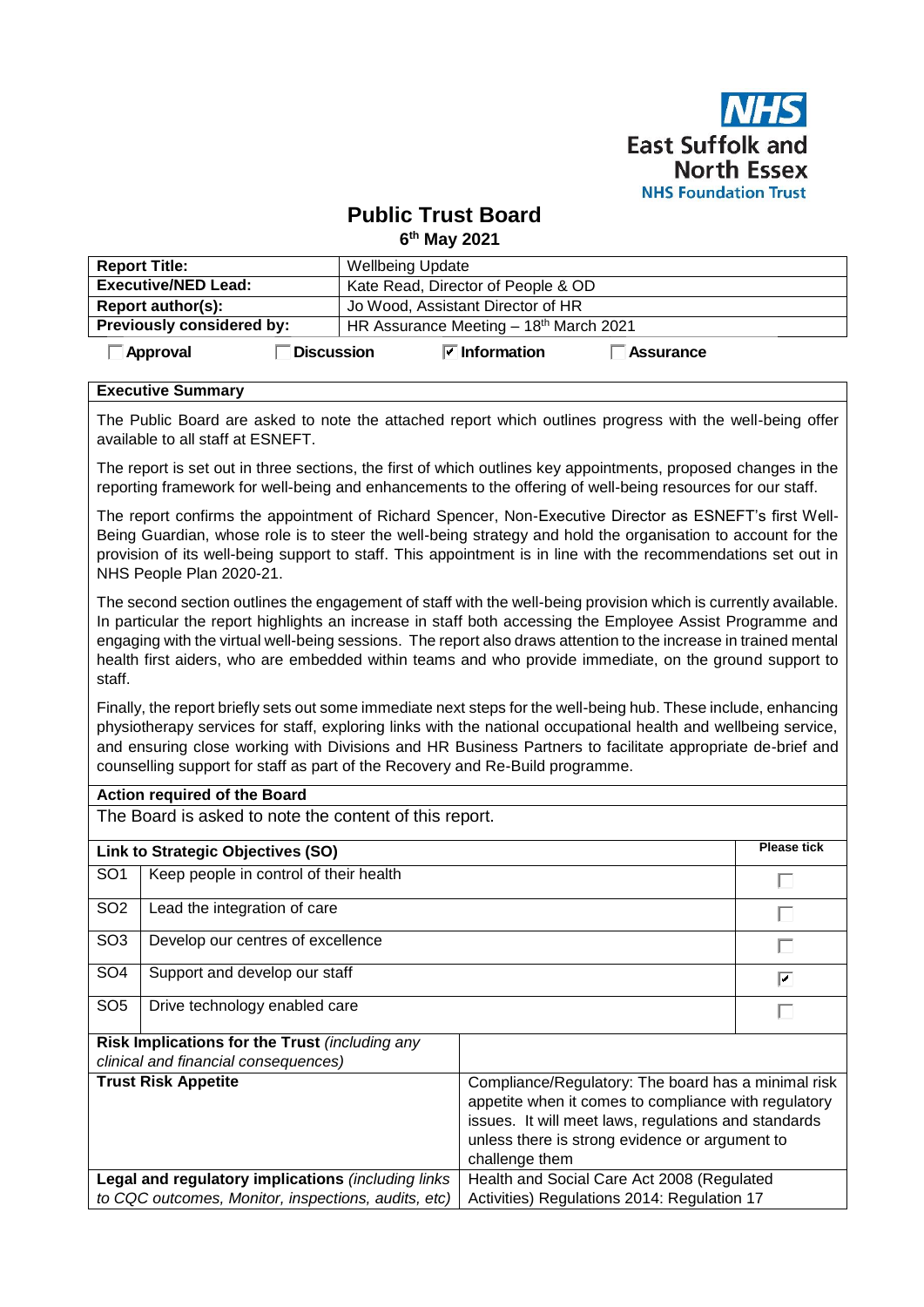|                               | Health and Safety at Work Act      |
|-------------------------------|------------------------------------|
| <b>Financial Implications</b> | None specifically for this report. |
|                               |                                    |
| <b>Equality and Diversity</b> | None specifically for this report. |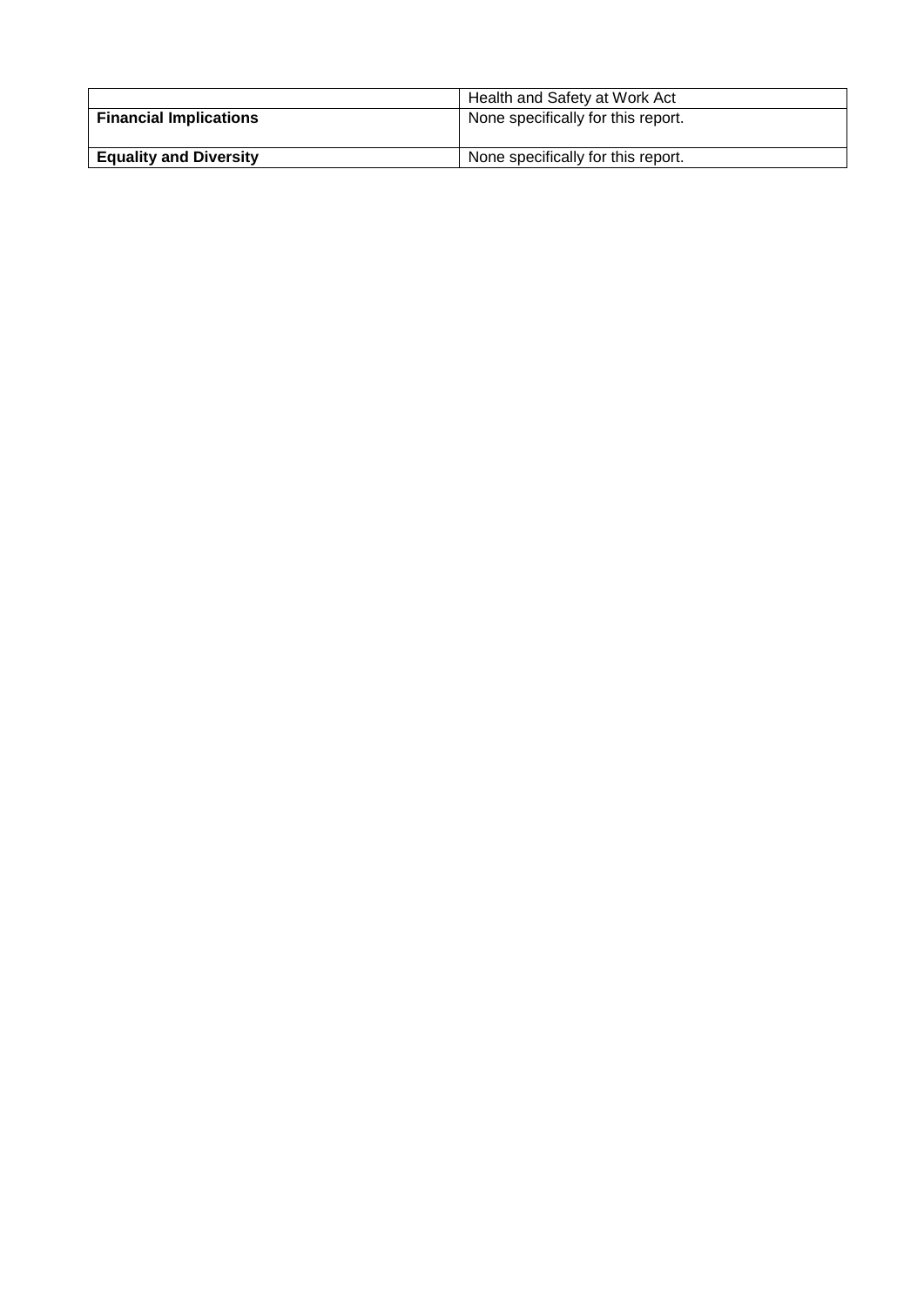### **WELLBEING UPDATE**

### **1. Wellbeing Hub**

**1.1 Wellbeing Hub Leadership Team Meeting** – The Wellbeing Hub leadership team met for the first time on Wednesday 10 February, supported by Richard Spencer, Non-Executive Director and ESNEFT's Wellbeing Guardian. The team agreed a number of key priorities over the next 12-18 months which will continue to be developed in discussion with the leads of the relevant functions.



Formalise governance structure (involvement of key stakeholders, e.g., H&S, Staff Side, Charities) Identification of relevant KPI's/Development of Wellbeing Dashboard Triangulation of themes/data from all Wellbeing Hub functions (?software solution)

**1.2 Wellbeing Guardian Role** – The NHS People Plan 2020-21 sets out national health and wellbeing policy ambitions to enable system stakeholders to create a culture of wellbeing, where our NHS people are cared for. These policy areas outline three key roles, one of which includes the introduction of Wellbeing Guardians. These Guardians are Board members who strategically steer and hold the organisation to account for the wellbeing of its employees.

A paper has been drafted for Trust Board in April which outlines the role of the Wellbeing Guardian. Richard Spencer, Non-Executive Director, has been appointed to this role for ESNEFT and will work alongside the Wellbeing Hub leadership team to encourage a model of wellbeing leadership, building on pre-existing internal resources to increase advocacy and ownership of the mental and physical wellbeing of NHS staff.

Richard will also support the Trust to embed the following nine NHS Workforce Wellbeing Guardian principles as identified by NHSI/E:

- **Principle one:** The health and wellbeing of NHS people will not be compromised by the work they do
- **Principle two:** The board and guardian will check the wellbeing of any staff member exposed to distressing clinical event
- **Principle three:** All new NHS staff will receive a wellbeing induction
- **Principle four:** The NHS people will have ready access to self-referral and confidential occupational health services.
- **Principle five:** Death by suicide of any NHS people will be independently examined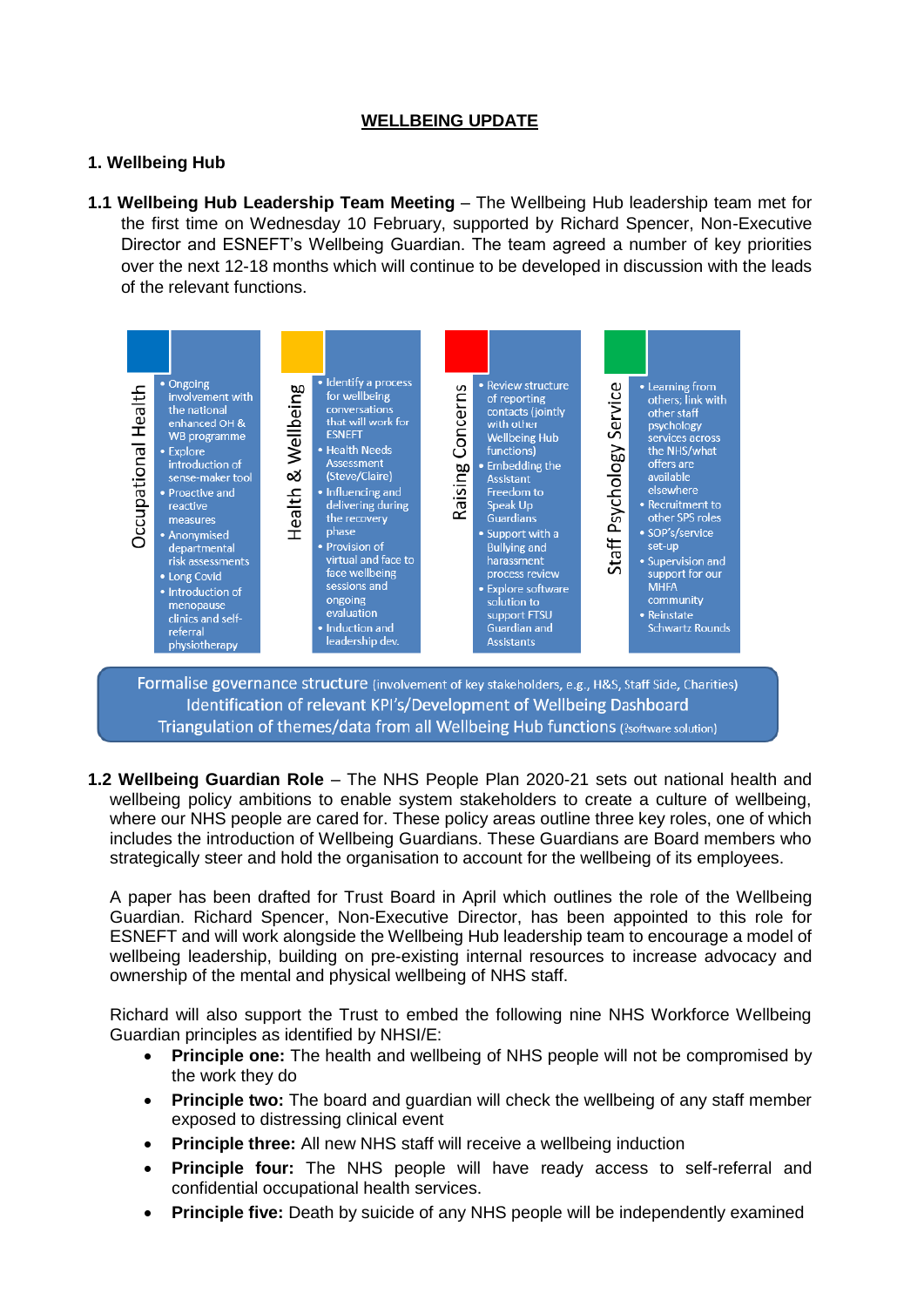- **Principe six:** The NHS will ensure a supportive, safe environment to promote psychological and physical wellbeing
- **Principle seven:** The NHS will protect the cultural and spiritual needs of its people, ensuring appropriate support is in place for overseas NHS people
- **Principle eight:** Necessary adjustments for the nine groups under the Equality Act 2010 will be made
- **Principle nine:** The wellbeing guardian will suitably challenge the board

ESNEFT has joined the East of England Wellbeing Guardians Task and Finish Group which meets weekly in order to discuss this new role and how the programme of work linked to this important role will be aligned and embedded into NHS organisations.

- **1.3 The NHS Health & Wellbeing Framework** sets out evidence-based ways in which NHS organisations can create a wellbeing culture. NHS England and NHS Improvement are currently in the process of refreshing this framework, which ESNEFT will look to progress during Q1 and 2 of 2021/22.
- **1.4 Recruitment Update**  Dr Claire Lamplugh, Consultant Clinical Psychologist, is due to commence on 29 March 2021 and we have recruited two further Clinical Psychologists; one who will be joining us substantively on a part time basis and the other who will be joining us via NHS Professionals for one day per week. Further recruitment paperwork has been produced for a full time Specialist Psychological Therapist and we are hoping to be in a position to go out to advert for this post by the end of March 2021. The Health & Wellbeing Administrator advert has now closed and is currently being shortlisted.
- **1.5 Wellbeing Resources**  A number of new resources have been developed and printed which included Care Cards, Wellbeing posters and Sleep Hygiene leaflets. These have been widely at Ipswich Hospital and in the Suffolk community but unfortunately it appears that these have not yet been circulated at Colchester Hospital and to the Essex community locations. This is currently being looked into by the Wellbeing team.
- **1.6 Staff Recovery**  The wider Wellbeing team continue to provide support on a 1-2-1 basis and to relevant departments as we have entered a period of recovery. This is in addition to the support being provided to HR/OD Business Partners who are facilitating staff recovery conversations within their Divisions currently.

# **2. Health & Wellbeing**

- **2.1 Wellbeing Inbox -** A number of emails continue to be received into the Wellbeing Inbox covering a variety of issues. During January to February 2021, a total of 26 emails were received.
- **2.2 Employee Assistance Programme -** During February 2021, a total number of 150 contacts were made with CiC, our EAP provider. This is broken down as follows:
	- 86 telephone calls
	- 14 emails sent to clinical team
	- 0 online chat sessions
	- 50 logins to WellOnline

The overall usage in the current reporting period was 33% higher than for the same period in the previous 12 months. If the usage remains consistent it would mean 20% of our employees will have accessed CiC services in a 12 month period. Compared to 9% the previous year.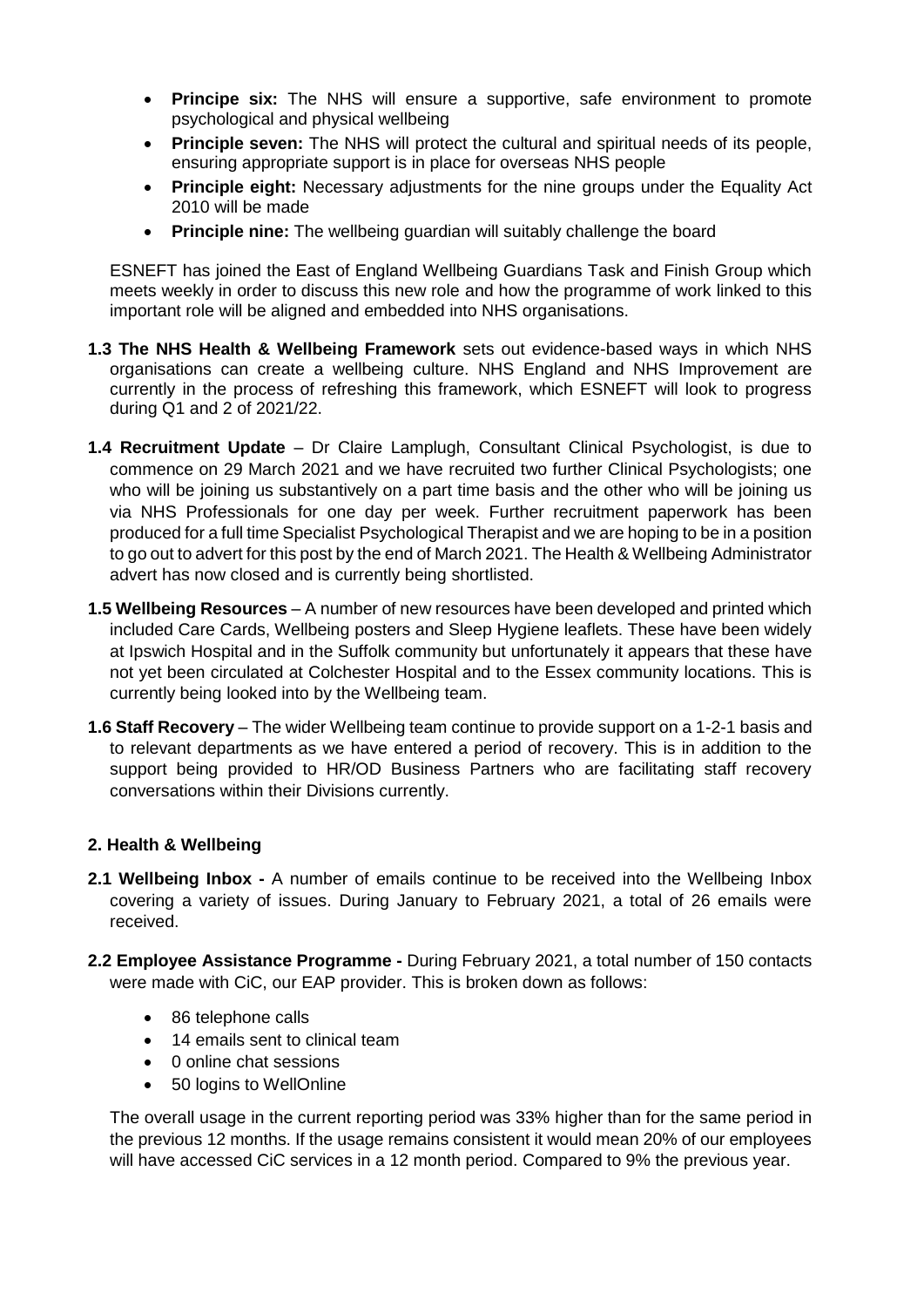**2.3 Virtual Sessions (1 February to mid-March 2021)** - The virtual sessions provided to date include a combination of physical, psychological, healthy lifestyles and information on support services.

| Total number of sessions provided to date: | 16                                                                             |
|--------------------------------------------|--------------------------------------------------------------------------------|
| Total attendees:                           | 650                                                                            |
| Average satisfaction rating:               | 4.53/5                                                                         |
| Recommendation to colleague rating:        | 4.63/5                                                                         |
| Top reasons for attending:                 | Information, managing stress, improve<br>wellbeing, support myself and my team |

# **Numbers attended by Wellbeing topic**



# **Email location of delegates**

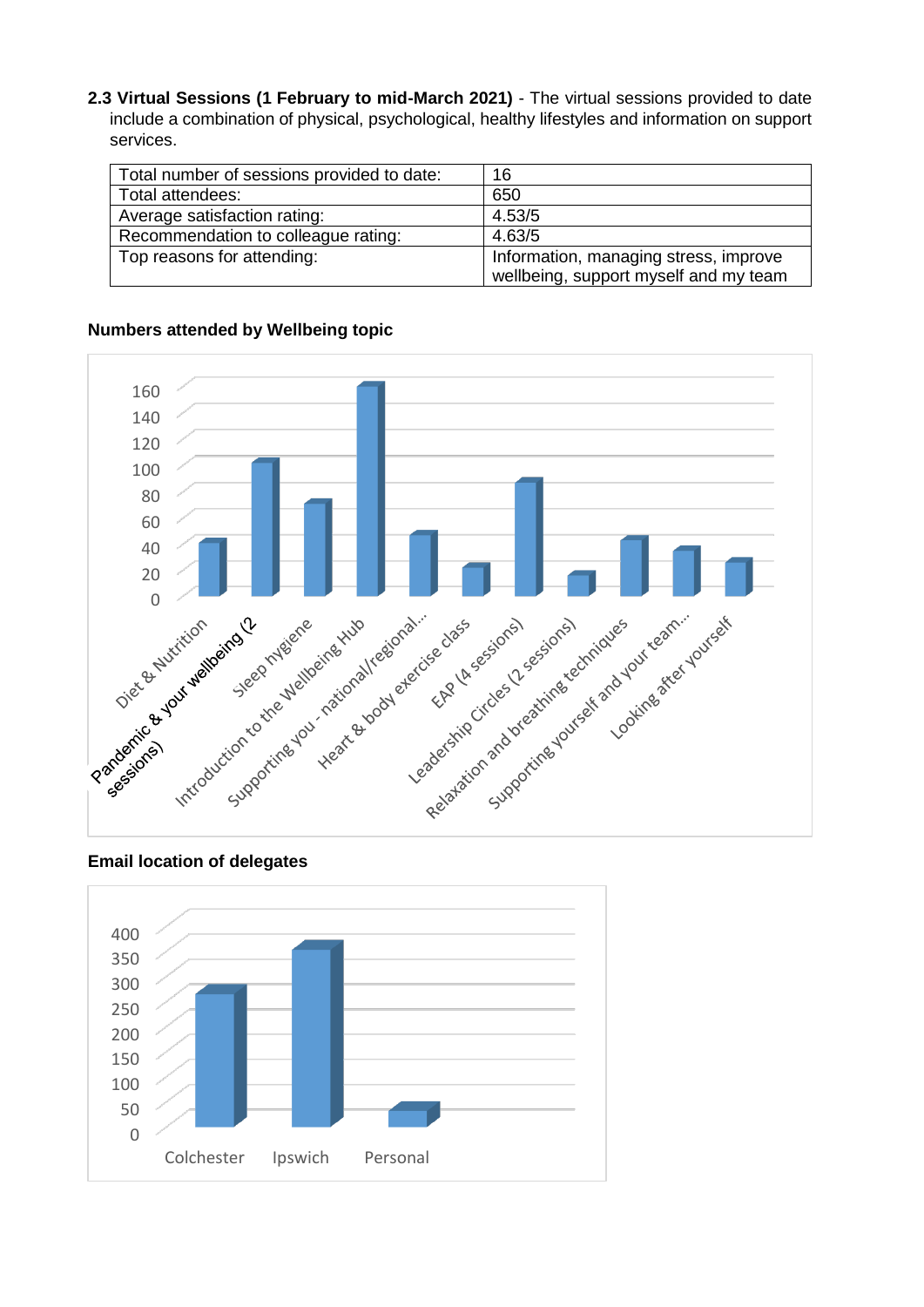**Why staff attended …** 



# **Post session feedback …**



# **3. Emotional Wellbeing**

**3.1 Mental Health First Aiders** – At the time of producing this report, we have now trained circa. 200 Mental Health First Aiders against our target of 1,000, with a further training programme being delivered this week. Training continues to be provided online and we hope to recommence face to face training in April 2021. We still have a large number of staff on our waiting list for training which is evidence of the popularity of this course, and all courses are fully booked up until October 2021. We are hoping to put on additional training programmes over the summer months to reduce the current waiting time.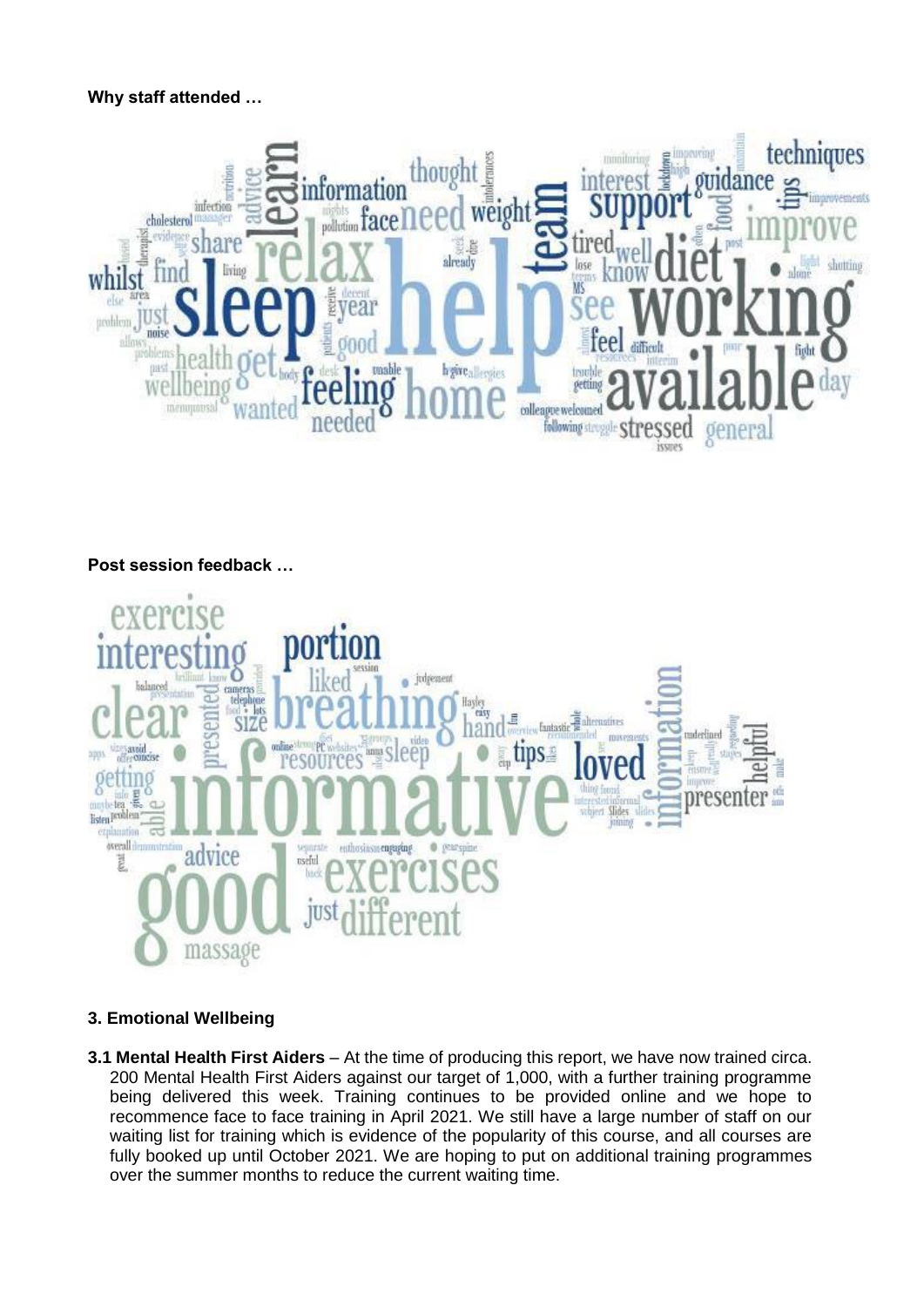During February 2021, a number of virtual coffee and catch-up sessions were arranged for our Mental Health First Aiders which were attended by over 60 colleagues. This was a great opportunity to provide them with an update on the Wellbeing Hub programme of work and also to share experiences of providing support to colleagues. Due to the excellent feedback from these sessions, these will be arranged on a quarterly basis in future.

This following impact data provides an overview of the confidence and knowledge rating scores from delegates who attended the Mental Health First Aid training programmes held during Quarter 3 of 2020-21, September to December 2020 (x8 programmes).

#### **1. On a scale of 0 -10 please score your personal confidence of how best to support other with a mental health issue before and after the course.**

|                            | <b>Average Score</b> |
|----------------------------|----------------------|
| Rating - Confidence Before | 4.3                  |
| Rating - Confidence After  | 8.5                  |
| % Increase                 | 97.7                 |

**2. On a scale of 0 - 10 please score your knowledge and understanding of how to best support others with a mental health issue before and after the course.**

|                           | <b>Average Score</b> |
|---------------------------|----------------------|
| Rating - Knowledge Before | 4.3                  |
| Rating - Knowledge After  | 8.6                  |
| % Increase                | 100                  |

### **3. How likely are you to recommend the course**

|                         | <b>Average Score</b> |
|-------------------------|----------------------|
| <b>Recommend Course</b> | 9.9                  |

We continue to meet on a quarterly basis with Mental Health First Aid England to discuss our partnership arrangement and to move aspects of our work forward with them. Outstanding issues that need to be addressed include:

- Training additional ESNEFT Mental Health First Aid Instructors
- Sign-off the contract relating to the introduction of the Mental Health Knowledge for Manager's platform
- Discussing the introduction of Mental Health Aware training for all staff

**Brew Crews** – Brew Crews continue to be supported by our Mental Health First Aiders, although this is now being managed on more of an ad hoc basis as we have entered the recovery period. Various departments/Wards have been visited during Quarter 4, including MRI, Radiography, Mortuary, Bereavement, Bluebird Lodge, Layer Marney Ward, Haughley Ward and both Critical Care Units.

### **4. Occupational Health**

**4.1 Physiotherapy self-referral service** – Version 2 of this business case was presented to members of the Strategic Workforce Group on 15 March which was agreed in principle subject to an additional paragraph being included relating to the funding that was withdrawn in Ipswich a few years ago. This business case will now be presented to members of ODG for further discussion.